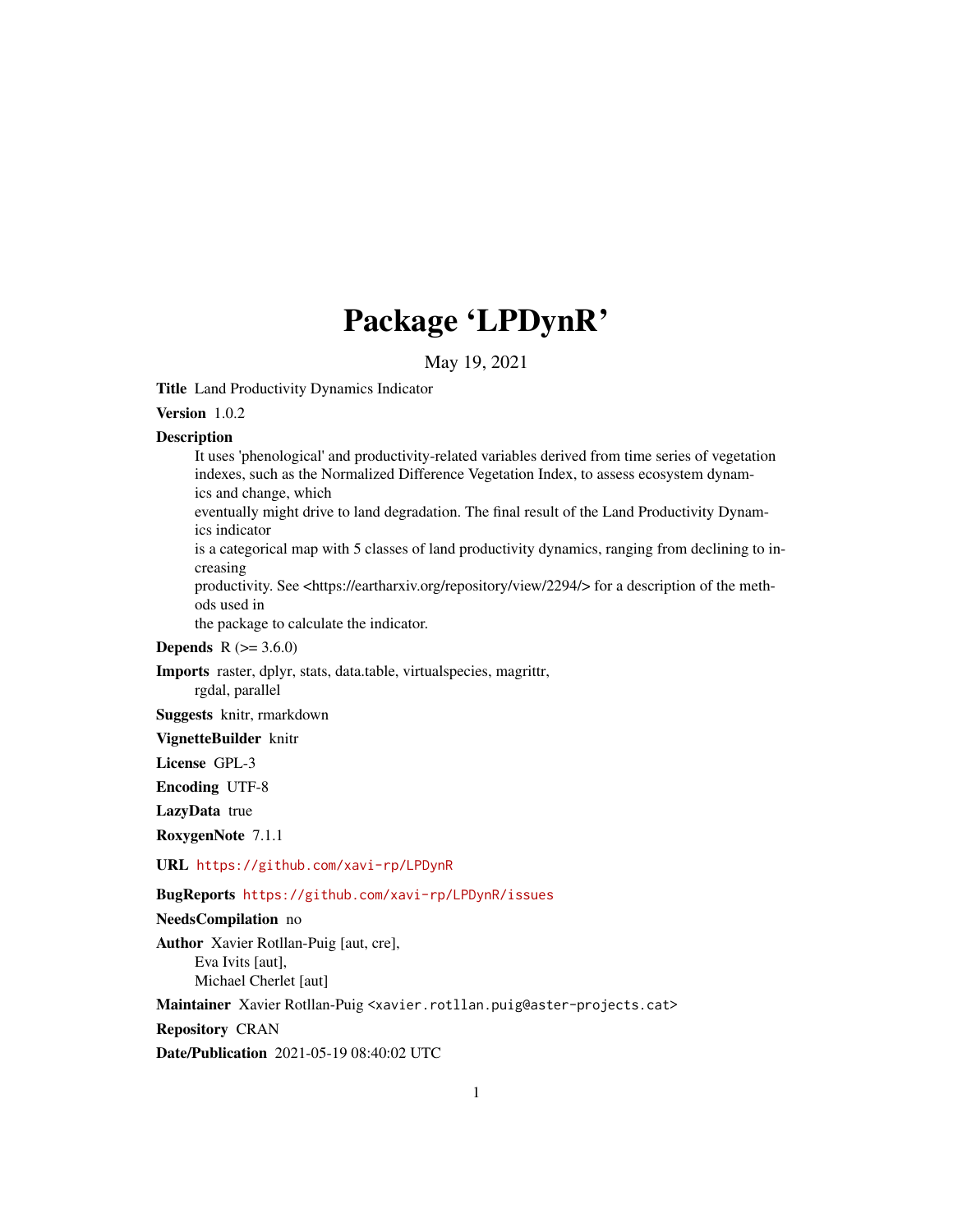# <span id="page-1-0"></span>R topics documented:

| Index |                                                                                                                |  |
|-------|----------------------------------------------------------------------------------------------------------------|--|
|       |                                                                                                                |  |
|       |                                                                                                                |  |
|       |                                                                                                                |  |
|       |                                                                                                                |  |
|       |                                                                                                                |  |
|       |                                                                                                                |  |
|       |                                                                                                                |  |
|       | LPD CombAssess $\ldots \ldots \ldots \ldots \ldots \ldots \ldots \ldots \ldots \ldots \ldots \ldots \ldots 10$ |  |
|       |                                                                                                                |  |
|       |                                                                                                                |  |
|       |                                                                                                                |  |
|       |                                                                                                                |  |
|       |                                                                                                                |  |

<span id="page-1-1"></span>baseline\_lev *baseline\_lev*

# Description

baseline\_lev() derives land productivity at the beginning of the time series on study, resulting in a 3-class RasterLayer object with (1) low, (2) medium and (3) high productivity

# Usage

```
baseline_lev(
 obj2process = NULL,
 yearsBaseline = 3,
 drylandProp = 0.4,
 highprodProp = 0.1,
 cores2use = 1,
  filename = "")
```
# Arguments

| obj2process   | Raster* object (or its file name). If time series, each layer is one year                                                                                         |
|---------------|-------------------------------------------------------------------------------------------------------------------------------------------------------------------|
| yearsBaseline | Numeric. Number of years to be averaged and used as baseline. Optional. De-<br>fault is 3                                                                         |
| drylandProp   | Numeric. Proportion of drylands over total land, either expressed as a fraction<br>of unity or percentage. Optional. Default is 0.4                               |
| highprodProp  | Numeric. Proportion of land classified as 'highly productive' over total land,<br>either expressed as a fraction of unity or percentage. Optional. Default is 0.1 |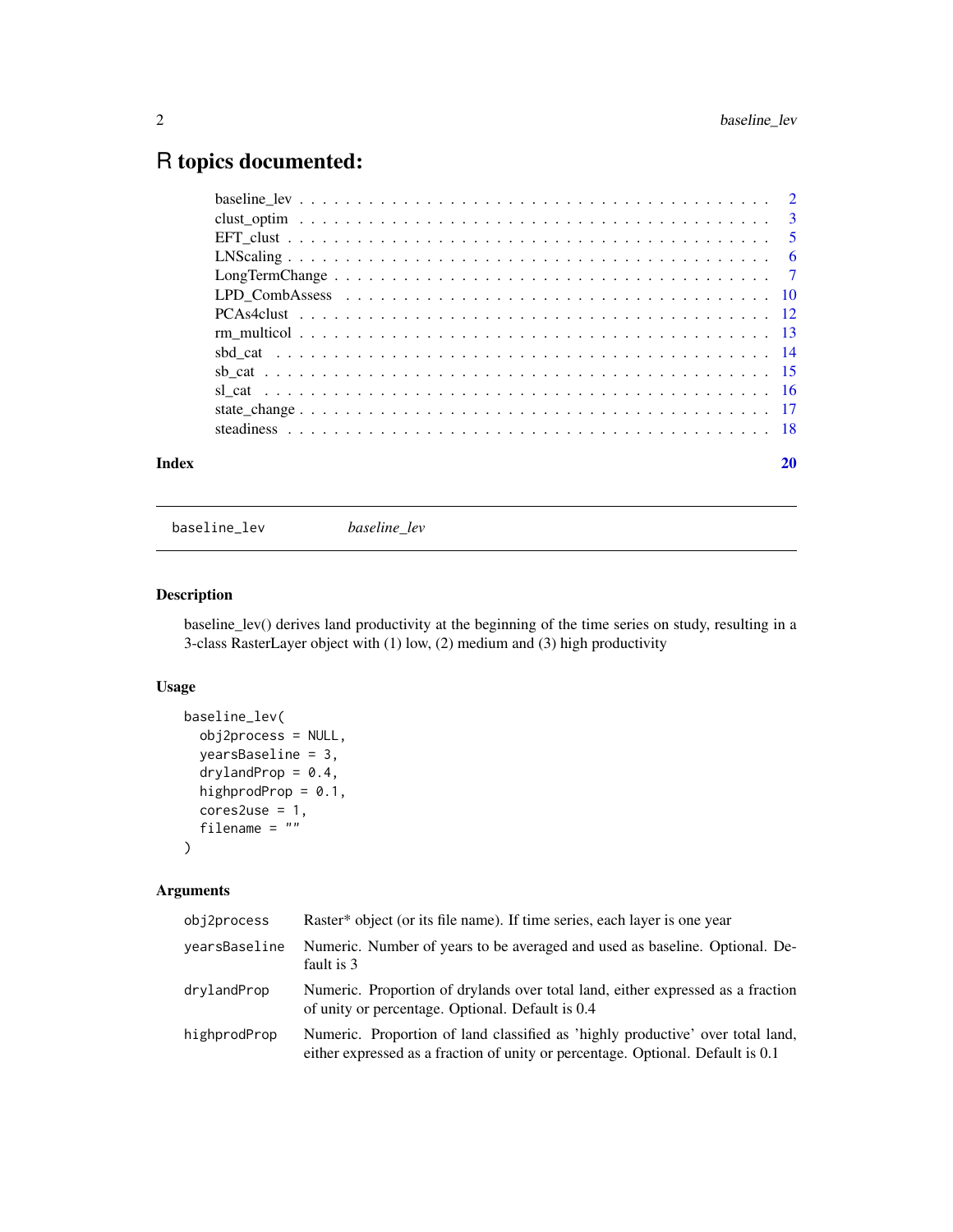# <span id="page-2-0"></span>clust\_optim 3

| cores2use | Numeric. Number of cores to use for parallelization. Optional. Default is 1 (no |
|-----------|---------------------------------------------------------------------------------|
|           | parallelization)                                                                |
| filename  | Character. Output filename. Optional                                            |

#### Details

baseline\_lev() uses the proportion of drylands over the total land ('drylandProp') to classify the level of productivity into low level. UNPD declares that 40 percent of the World's land resources are drylands (Middleton et al., 2011) and, therefore, 40 percent of pixels at the global level can be classified as low productivity land. This assumption is the default, but it should be adjusted for local and regional studies. In addition, baseline\_lev() classifies by default 10 percent of pixels as high level of land productivity and the rest (100 - ('drylandProp' + 10)) as medium level. Proportion of pixels classified as 'high' can be also modified by passing the argument 'highprodProp'

#### Value

RasterLayer object

#### Author(s)

Xavier Rotllan-Puig

#### References

Middleton, N., L. Stringer, A. Goudie, and D. Thomas. 2011. "The Forgotten Billion. MDG Achievement in the Drylands." New York, NY, 10017, USA: United Nations Development Programme.

# Examples

```
sb <- raster::brick(paste0(system.file(package='LPDynR'), "/extdata/sb_cat.tif"))
baseline_lev(obj2process = sb,
             yearsBaseline = 3,
             drylandProp = 0.4,
             cores2use = 2)
```
<span id="page-2-1"></span>clust\_optim *clust\_optim*

#### Description

clust\_optim produces a scree plot with number of cluster at x-axis and total within-cluster sum of squares at y-axis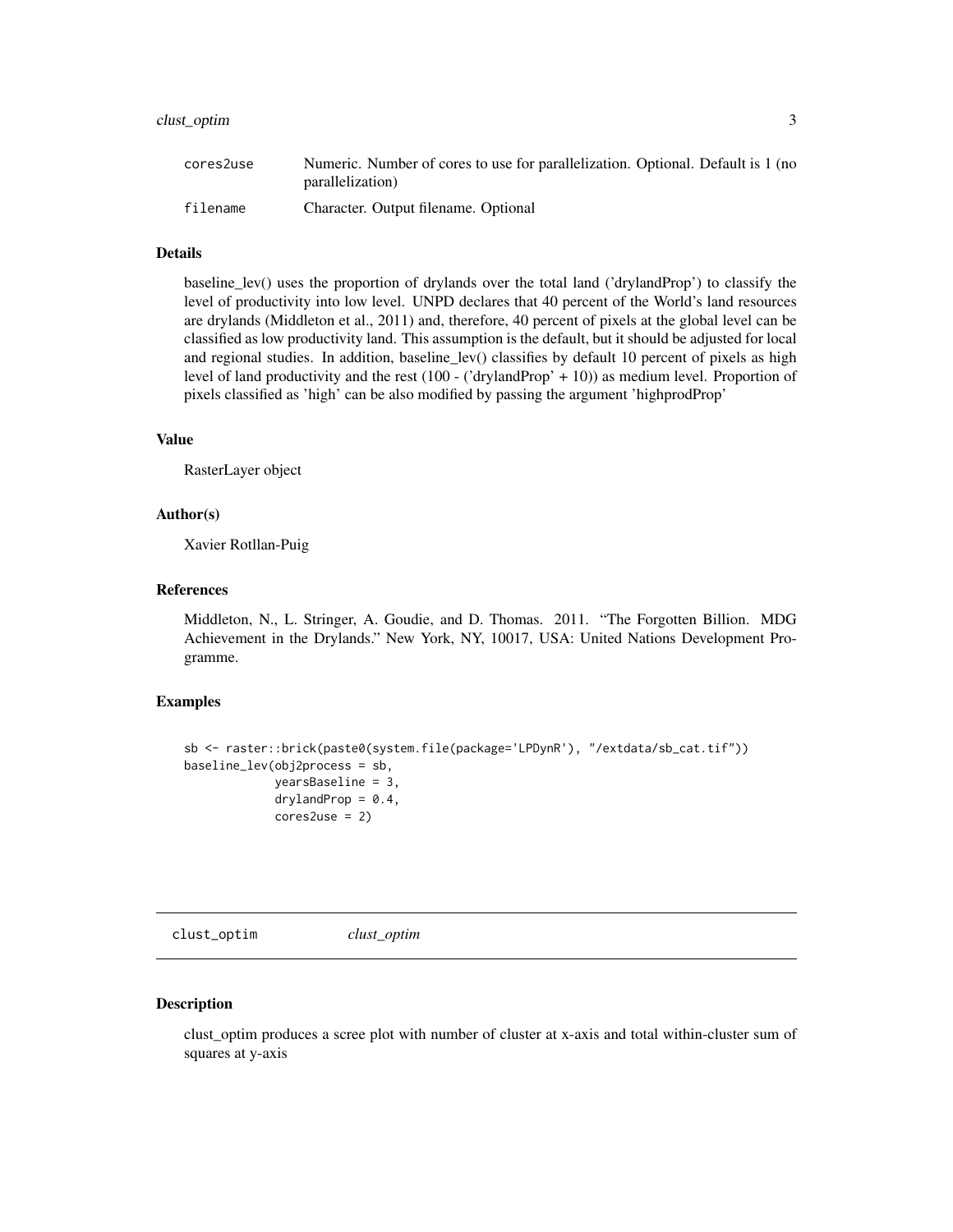# Usage

```
clust_optim(
  obj2clust = NULL,
  num\_clstrs = seq(5, 50, 5),standardise_vars = TRUE,
  ...
\mathcal{L}
```
# Arguments

| obj2clust        | RasterStack or RasterBrick object (or its file name). Each layer is one variable           |
|------------------|--------------------------------------------------------------------------------------------|
| num_clstrs       | Numeric. Optional. Vector with a sequence of number of clusters to check for<br>optimal    |
| standardise_vars |                                                                                            |
|                  | Logical. Optional. If TRUE (default), variables are standardised (mean $= 0$ ; sd<br>$= 1$ |
| $\ddots$         | Optional. Arguments for kmeans                                                             |

# Details

The 'scree plot method' allows the user to assess how the quality of the K-means clustering improves when increasing the number of clusters. An elbow in the curve indicates the optimal number of clusters. K-means are run with [kmeans](#page-0-0)

# Value

A scree plot

# Author(s)

Xavier Rotllan-Puig

# See Also

[PCAs4clust](#page-11-1); [EFT\\_clust](#page-4-1); [kmeans](#page-0-0)

```
dirctry <- paste0(system.file(package='LPDynR'), "/extdata")
variables_noCor <- rm_multicol(dir2process = dirctry,
                              multicol-cutoff = 0.7)clust_optim(obj2clust = variables_noCor,
           num\_clstrs = seq(5, 50, 5)
```
<span id="page-3-0"></span>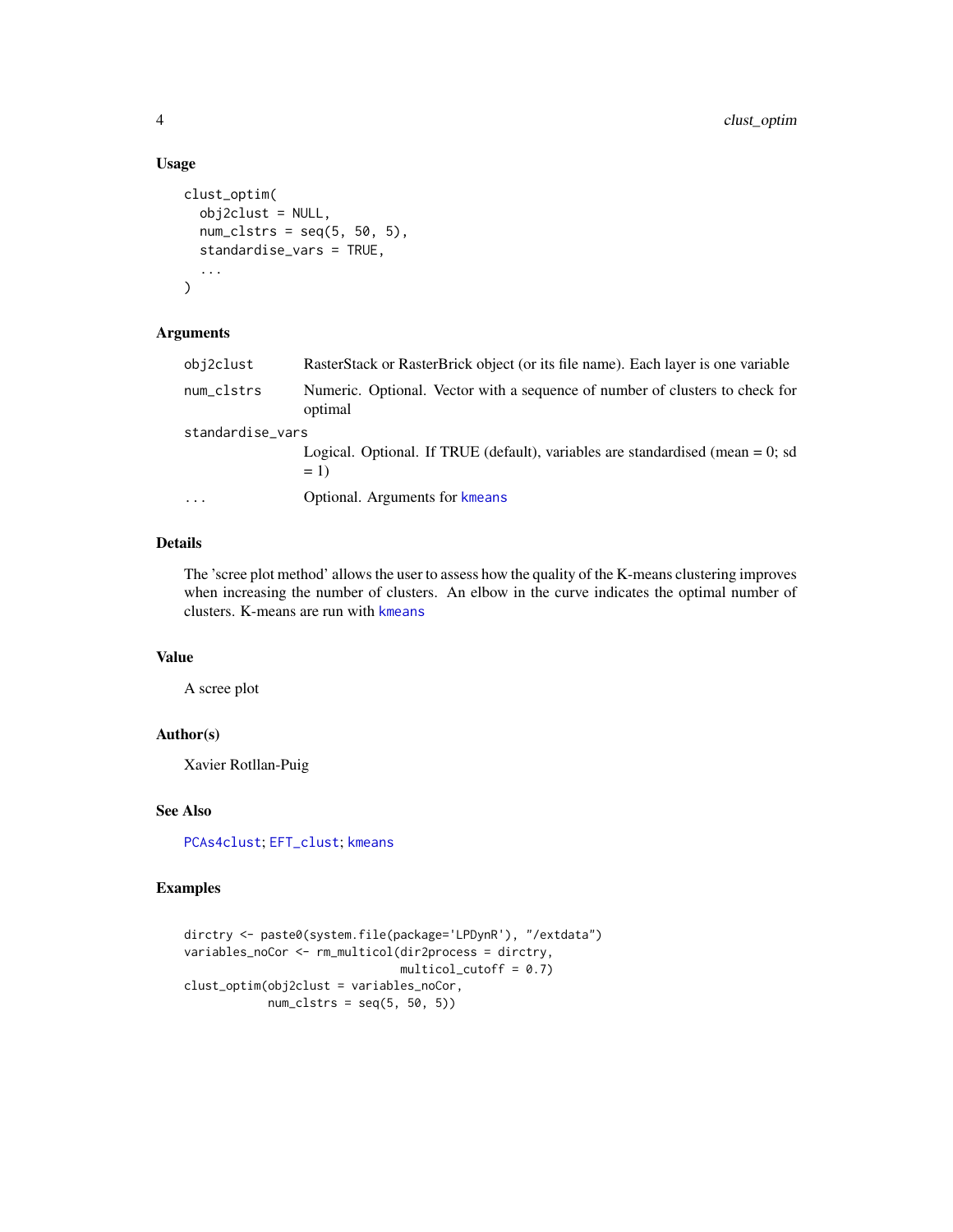<span id="page-4-1"></span><span id="page-4-0"></span>EFT\_clust *EFT\_clust*

# Description

EFT\_clust derives the Ecosystem Functional Types using K-means to perform a clustering on the pixels of the Raster\* object

#### Usage

```
EFT_clust(
  obj2clust = NULL,
  n<sup>lust = 20,</sup>
  standardise_vars = TRUE,
  filename = ",
  ...
)
```
# Arguments

| obj2clust        | RasterStack or RasterBrick object (or its file name). Each layer is one variable           |
|------------------|--------------------------------------------------------------------------------------------|
| n_clust          | Numeric. Number of total clusters. Optional. Default $= 20$                                |
| standardise_vars |                                                                                            |
|                  | Logical. Optional. If TRUE (default), variables are standardised (mean $= 0$ ; sd<br>$= 1$ |
| filename         | Character. Output filename. Optional                                                       |
| $\cdots$         | Arguments for kmeans. Optional                                                             |
|                  |                                                                                            |

#### Details

[kmeans](#page-0-0) does not optimize the final number of clusters. It needs to be set by means of 'n\_clust' (default = 20). There are several methods and statistics to determine the optimal number. [clust\\_optim](#page-2-1) produces a scree plot to help the user to decide the optimal number of clusters.

EFT\_clust passes as default to [kmeans](#page-0-0) iter.max = 500 and algorithm = "MacQueen", but these can be modified passing these arguments through '...'

Please note that the variables are standardised (mean = 0;  $sd = 1$ ) before running the clustering

An evaluation of the clustering is provided together with the RasterLayer object. It is calculated as model\$betweenss / model\$totss \* 100; where 'betweenss' and 'totss' are generated by [kmeans](#page-0-0)

#### Value

A list with two components: (1) a RasterLayer object with the clusters and (2) a vector with the clustering evaluation in percentage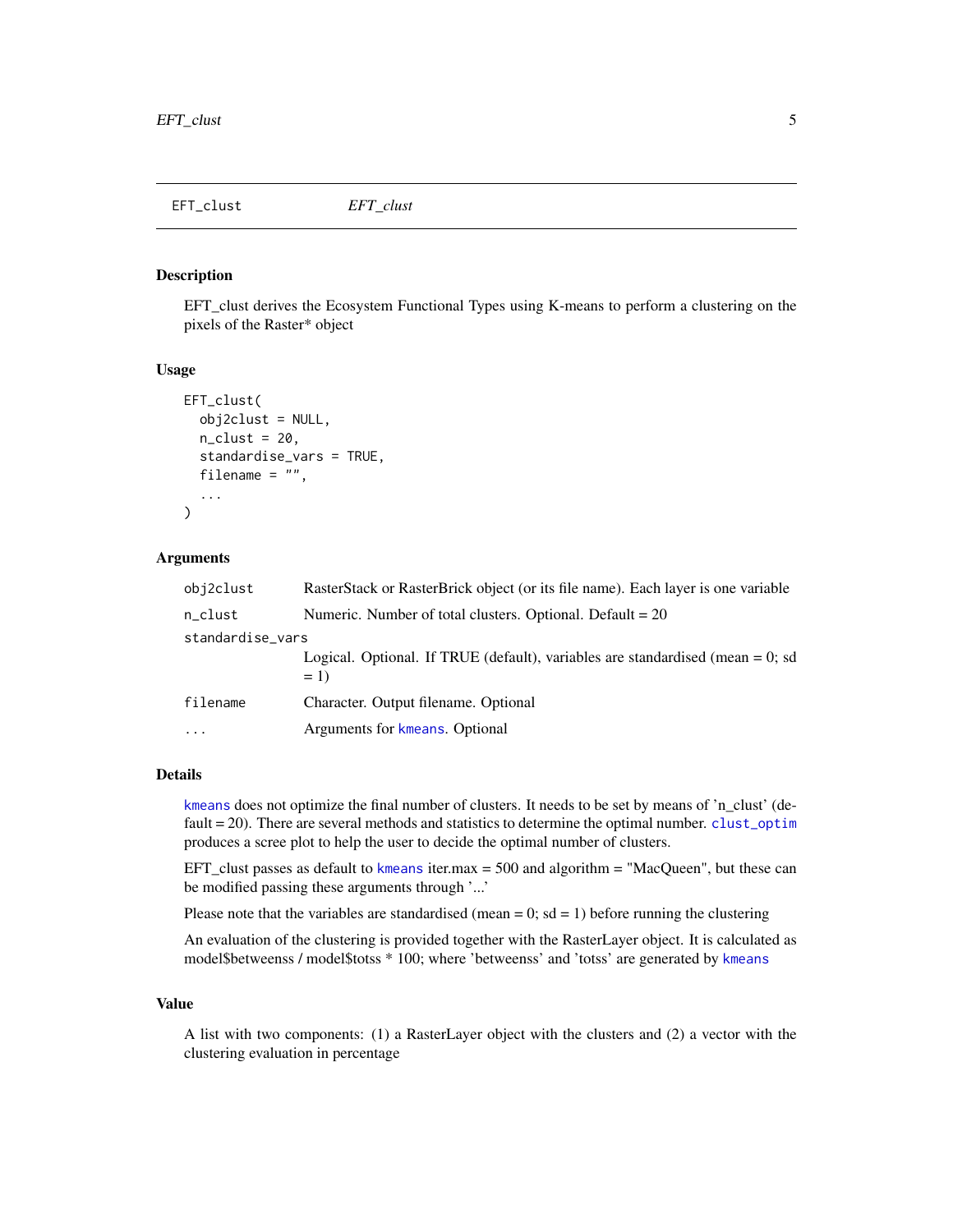#### <span id="page-5-0"></span>Author(s)

Xavier Rotllan-Puig

# See Also

[PCAs4clust](#page-11-1); [clust\\_optim](#page-2-1); [kmeans](#page-0-0)

### Examples

```
dirctry <- paste0(system.file(package='LPDynR'), "/extdata")
variables_noCor <- rm_multicol(dir2process = dirctry,
                              multicol-cutoff = 0.7EFT_clust(obj2clust = variables_noCor,
        n_{clust} = 10
```
<span id="page-5-1"></span>LNScaling *LNScaling*

#### Description

LNScaling (Local Net Productivity Scaling) uses a productivity variable (Raster\*), e.g. season growth, to calculate the actual status of land productivity relative to its potential in homogeneous land areas or Ecosystem Functional Types (RasterLayer). If the productivity variable 'ProdVar' is a RasterStack or RasterBrick object with time series, it is calculated the average of the last 5 years

#### Usage

```
LNScaling(EFTs = NULL, ProdVar = NULL, cores2use = 1, filename = "")
```
# Arguments

| <b>EFTs</b> | RasterLayer object (or its file name). Ecosystem Functional Types. Its first<br>variable has the number of EFT (cluster) each pixel belongs to |
|-------------|------------------------------------------------------------------------------------------------------------------------------------------------|
| ProdVar     | Raster* object (or its file name). Productivity variable (e.g. Cyclic fraction<br>-season growth-)                                             |
| cores2use   | Numeric. Number of cores to use for parallelization. Optional. Default is 1 (no<br>parallelization)                                            |
| filename    | Character. Output filename. Optional                                                                                                           |

# Details

The Local Net Primary Production Scaling (LNS) method (Prince, 2009) calculates the difference between the potential and actual Net Primary Production for each pixel in homogeneous land areas. The current land production related to the local potential reflects the current level of productivity efficiency and, therefore, it is useful for the delineation of a land productivity status map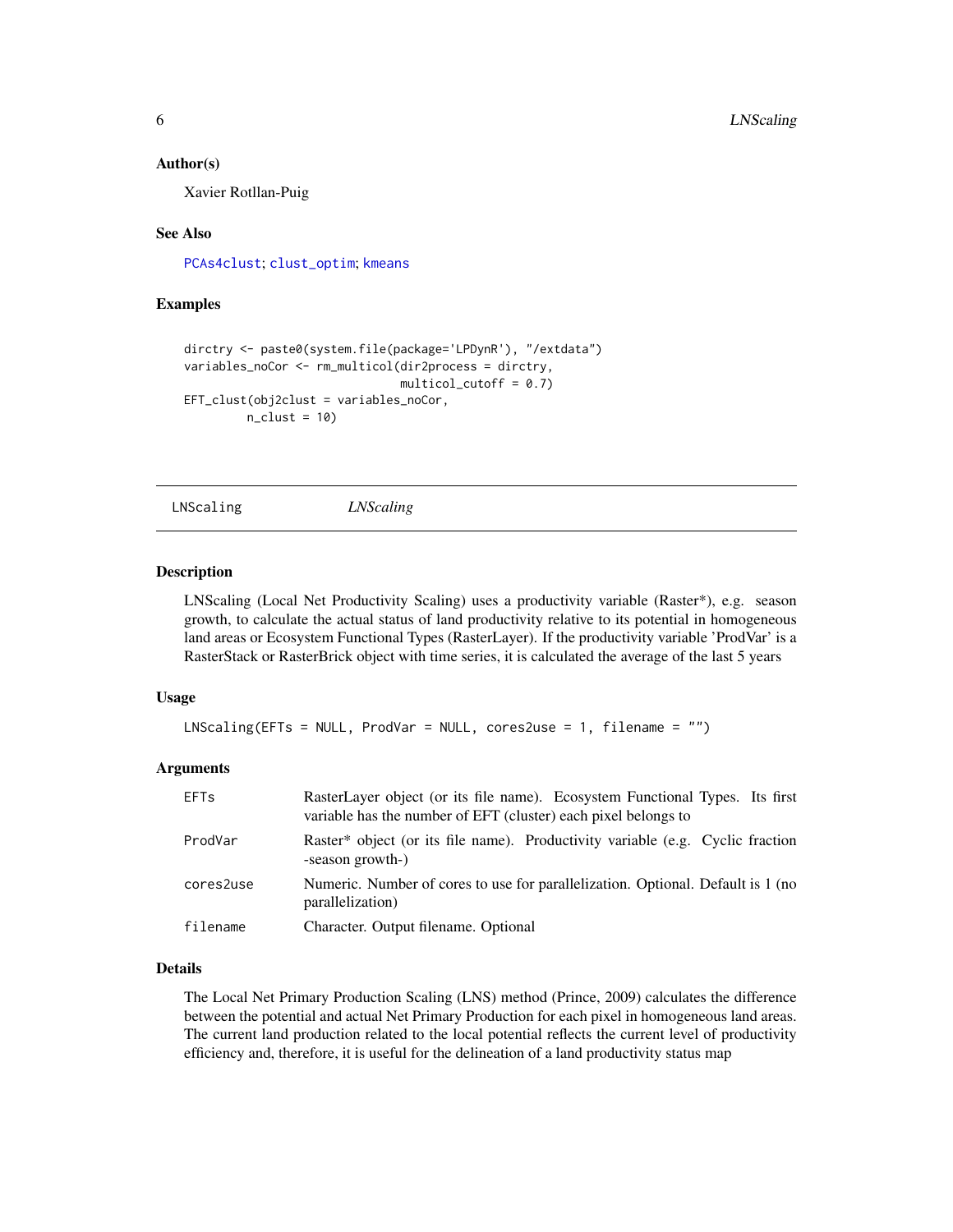# <span id="page-6-0"></span>LongTermChange 7

# Value

RasterLayer object

# Author(s)

Xavier Rotllan-Puig

# **References**

Prince, S.D., Becker-Reshef, I. and Rishmawi, K. 2009. "Detection and Mapping of Long-Term Land Degradation Using Local Net Production Scaling: Application to Zimbabwe." REMOTE SENSING OF ENVIRONMENT 113 (5): 1046–57

#### See Also

[EFT\\_clust](#page-4-1)

# Examples

```
dirctry <- paste0(system.file(package='LPDynR'), "/extdata")
variables_noCor <- rm_multicol(dir2process = dirctry,
                                multicol_cutoff = 0.7)
EFTs_raster <- EFT_clust(obj2clust = variables_noCor,
                          n<sup>-c</sup>lust = 10)
sb <- raster::brick(paste0(system.file(package='LPDynR'), "/extdata/sb_cat.tif"))
LNScaling(EFTs = EFTs_raster[[1]],
          ProdVar = sb)
```
<span id="page-6-1"></span>LongTermChange *LongTermChange*

#### Description

LongTermChange combines the Steadiness Index with the baseline levels of land productivity and with the change of state along the time series, resulting in a 22-class object (see details)

# Usage

```
LongTermChange(
  SteadinessIndex = NULL,
 BaselineLevels = NULL,
 StateChange = NULL,
  filename = ")
```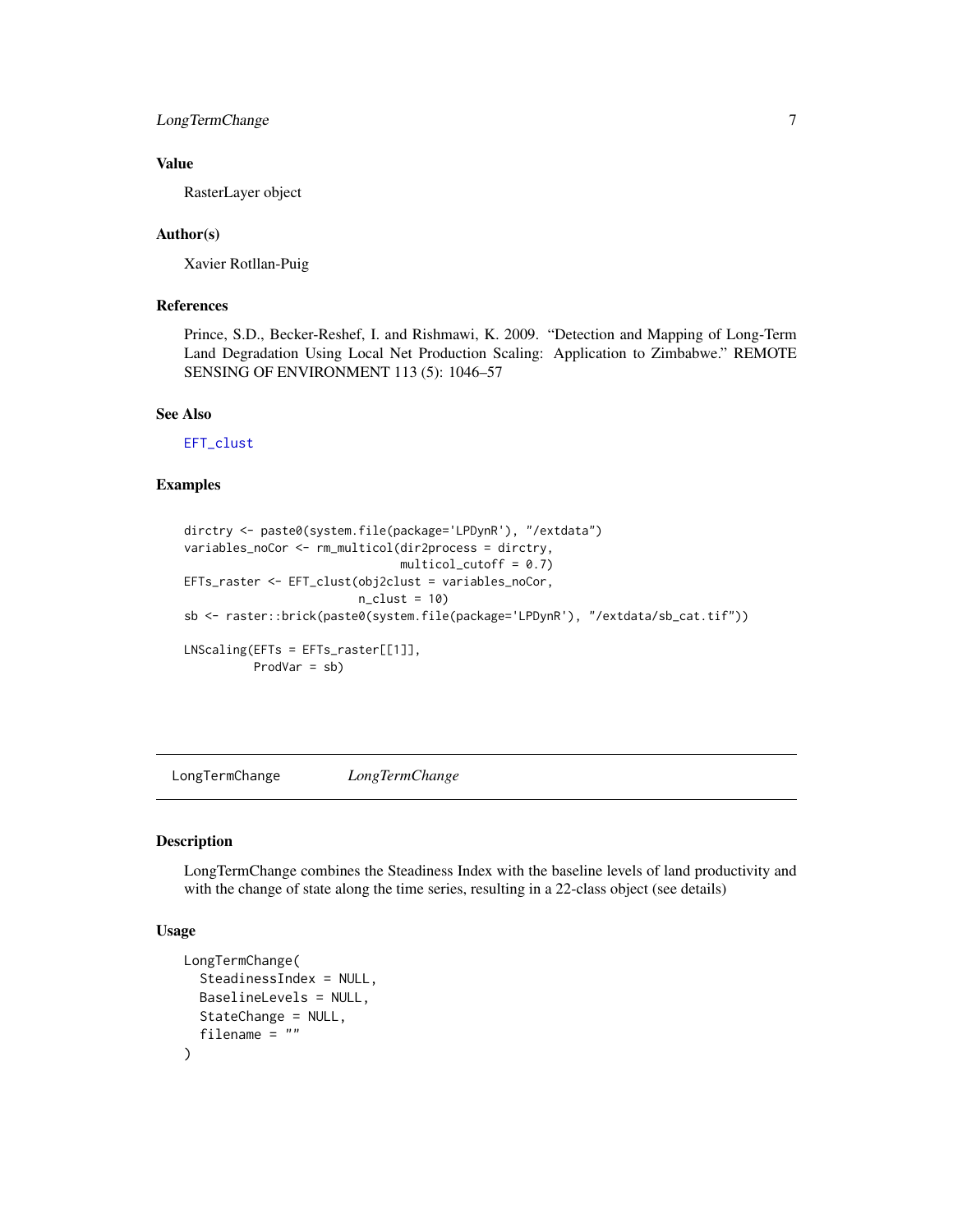# Arguments

| SteadinessIndex |                                                                                                                                     |
|-----------------|-------------------------------------------------------------------------------------------------------------------------------------|
|                 | RasterLayer object (or its file name). Steadiness Index (4-class)                                                                   |
|                 | BaselineLevels RasterLayer object (or its file name). Baseline levels of land productivity (be-<br>ginning of time series; 3-class) |
| StateChange     | RasterLayer object (or its file name). Change of state of land productivity (be-<br>ginning minus end of time series; 3-class)      |
| filename        | Character. Output filename. Optional                                                                                                |

# Details

St1-low-No Change <- 1 St1-low-Change 1 categ <- 2 St1-low-Change 2 or more categs <- 3 St1-medium-No Change <- 4 St1-medium-Change 1 categ <- 5 St1-medium-Change 2 or more categs <- 6 St1-high-No Change <- 7 St1-high-Change 1 categ <- 8 St1-high-Change 2 or more categs <- 9 St2-low-No Change <- 10 St2-low-Change 1 categ <- 10 St2-low-Change 2 or more categs <- 10 St2-medium-No Change <- 11 St2-medium-Change 1 categ <- 11 St2-medium-Change 2 or more categs <- 11 St2-high-No Change <- 12 St2-high-Change 1 categ <- 12 St2-high-Change 2 or more categs <- 12 St3-low-No Change <- 13 St3-low-Change 1 categ <- 13 St3-low-Change 2 or more categs <- 13 St3-medium-No Change <- 14 St3-medium-Change 1 categ <- 14 St3-medium-Change 2 or more categs <- 14 St3-high-No Change <- 15 St3-high-Change 1 categ <- 15 St3-high-Change 2 or more categs <- 15 St4-low-No Change <- 16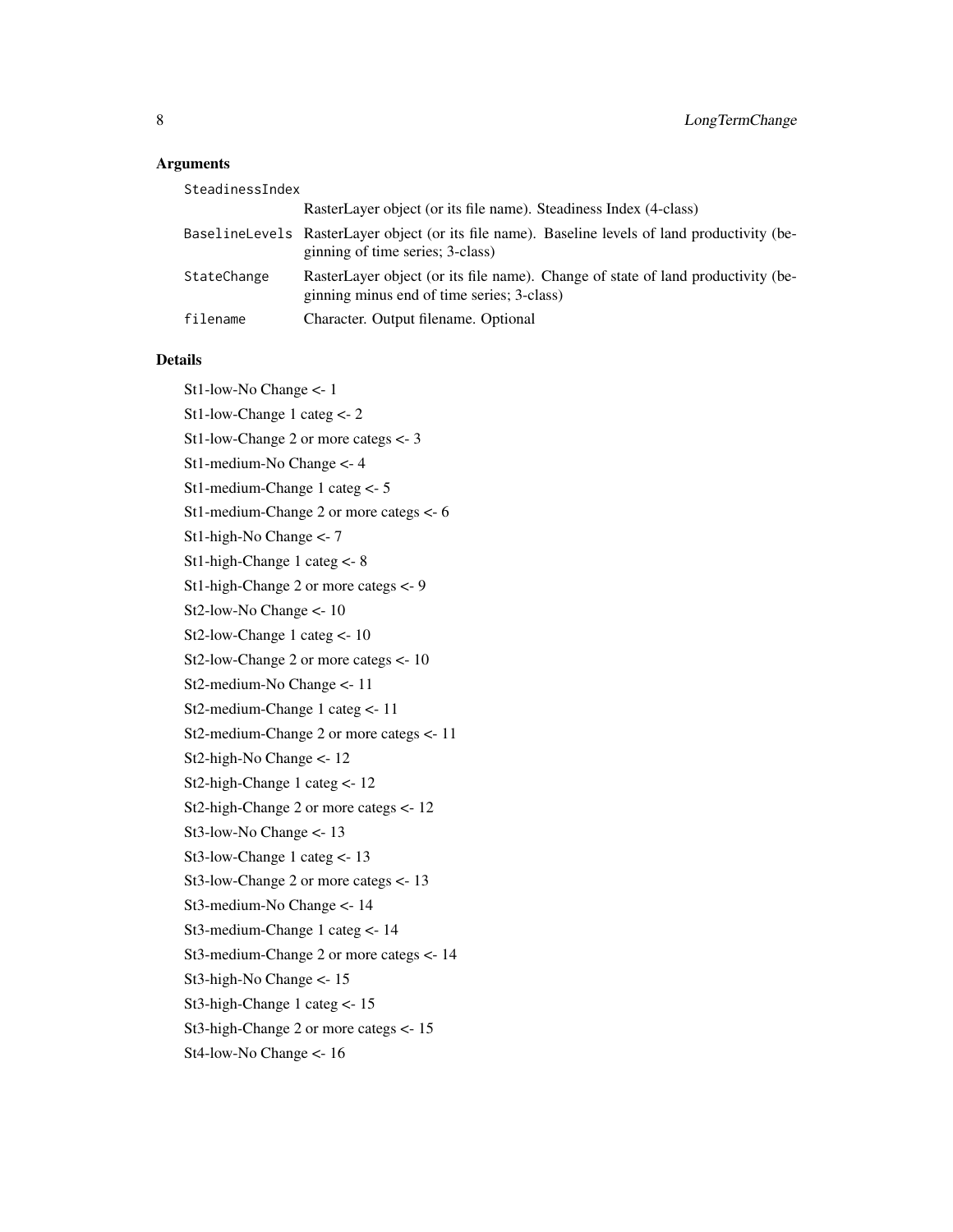# <span id="page-8-0"></span>LongTermChange 9

St4-low-Change 1 categ <- 17 St4-low-Change 2 or more categs <- 18 St4-medium-No Change <- 19 St4-medium-Change 1 categ <- 20 St4-medium-Change 2 or more categs <- 21 St4-high-No Change <- 22 St4-high-Change 1 categ <- 22 St4-high-Change 2 or more categs <- 22

Values  $= 0$  in the final map indicates that there is a scarcity of data in the productivity variable (i.e. only 1 year with data), so that the indicator cannot be calculated

# Value

RasterLayer object

#### Author(s)

Xavier Rotllan-Puig

# See Also

[steadiness](#page-17-1), [baseline\\_lev](#page-1-1), [state\\_change](#page-16-1)

```
sb <- raster::brick(paste0(system.file(package='LPDynR'), "/extdata/sb_cat.tif"))
SteadinessIndex_raster <- steadiness(obj2process = sb)
BaselineLevels_raster <- baseline_lev(obj2process = sb,
                                      yearsBaseline = 3,
                                      drylandProp = 0.4)StateChange_raster <- state_change(obj2process = sb,
                                  yearsBaseline = 3)
LongTermChange(SteadinessIndex = SteadinessIndex_raster,
               BaselineLevels = BaselineLevels_raster,
               StateChange = StateChange_raster)
```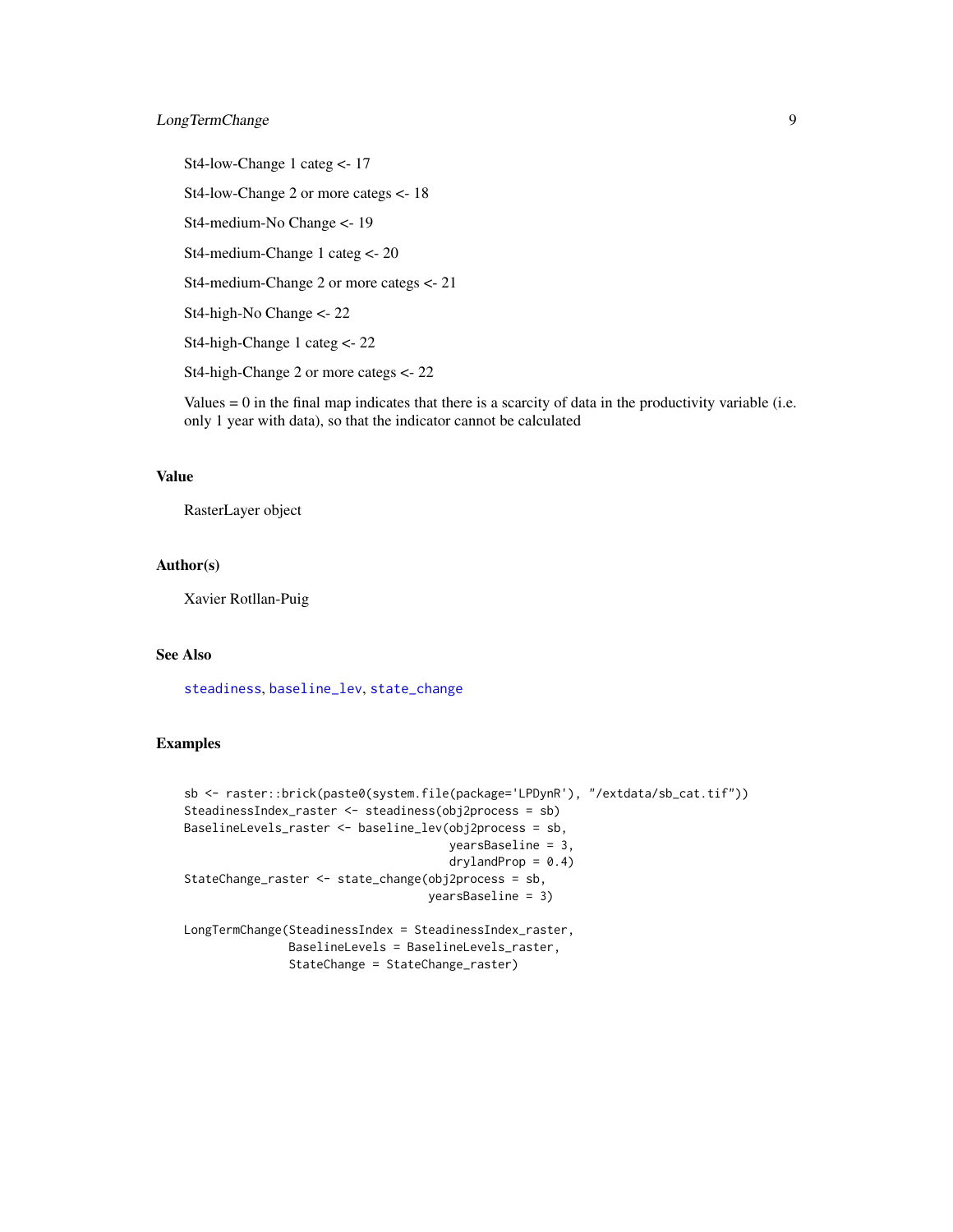<span id="page-9-0"></span>LPD\_CombAssess *LPD\_CombAssess*

# Description

LPD\_CombAssess combines a 'LandProd\_change' map (RasterLayer) with a 'LandProd\_current' map (RasterLayer), giving a 5-classes map ranging from declining to increasing land productivity. 'LandProd\_current' is reclassified into two classes: pixels with less than 'local\_prod\_threshold' (in percentage; 50 by default) of potential local productivity (within the EFT) and pixels with more or equal to 'local\_prod\_threshold'.

If 'LandProd\_current' = NULL, 'LandProd\_change' is directly reclassified into the same 5-classes map without using 'LandProd\_current'. See the ATBD for the way pixels are reclassified.

#### Usage

```
LPD_CombAssess(
 LandProd_change = NULL,
 LandProd_current = NULL,
  local_prod_threshold = 50,
  filename = ""
)
```
# Arguments

LandProd\_change

RasterLayer object (or its file name). Land Productivity Long Term Change Map

LandProd\_current RasterLayer object (or its file name). Land Productivity Current Status Map local\_prod\_threshold Numeric. Potential local productivity threshold (within the Ecosystem Functional Type) in percentage. Optional. Default  $= 50$ filename Character. Output filename. Optional

# Details

LandProd\_change c(1:6, 8:9) & LandProd\_current < 'local\_prod\_threshold' <- 1 Declining land productivity

LandProd\_change  $c(3, 6)$  & LandProd\_current  $\geq$  'local\_prod\_threshold'  $\lt$  - 1 Declining land productivity

LandProd\_change c(7) & LandProd\_current < 'local\_prod\_threshold' <- 2 Early signs of decline of land productivity

LandProd\_change  $c(1:2, 4:5, 8:9)$  & LandProd\_current  $>=$  'local\_prod\_threshold'  $\lt$ - 2 Early signs of decline of land productivity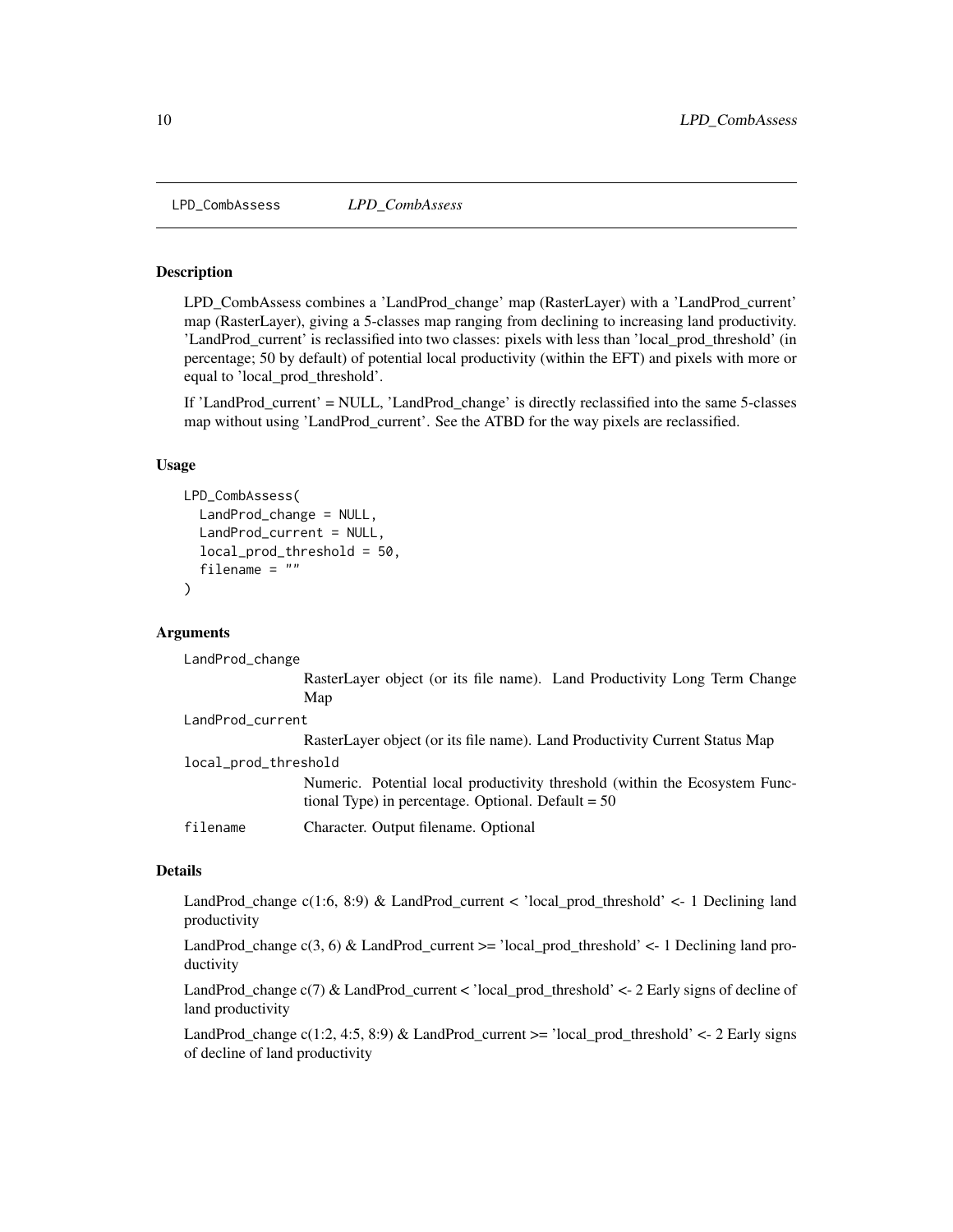#### <span id="page-10-0"></span>LPD\_CombAssess 11

LandProd\_change c(7) & LandProd\_current >= 'local\_prod\_threshold' <- 3 Negative fluctuation (stable, but stressed land prod.)

LandProd\_change  $c(10:12)$  <- 3 Negative fluctuation (stable, but stressed land prod.) LandProd\_change  $c(13:15)$  <- 4 Positive fluctuation (stable, not stressed land prod.)

LandProd\_change c(16:17, 19) & LandProd\_current < 'local\_prod\_threshold' <- 4 Positive fluctuation (stable, not stressed land prod.)

LandProd\_change c(18, 20:22) & LandProd\_current < 'local\_prod\_threshold' <- 5 Increasing land productivity

LandProd\_change  $c(16:22)$  & LandProd\_current  $>=$  'local\_prod\_threshold'  $\lt$  5 Increasing land productivity

Values  $= 0$  in the final map indicates that there is a scarcity of data in the productivity variable (i.e. only 1 year with data), so that the indicator cannot be calculated

'local\_prod\_threshold' is the threshold used to classify 'LandProd\_current' into pixels with low or high potential productivity within its Ecosystem Functional Type

# Value

RasterLayer

# Author(s)

Xavier Rotllan-Puig

# See Also

[LongTermChange](#page-6-1); [LNScaling](#page-5-1)

```
sb <- raster::brick(paste0(system.file(package='LPDynR'), "/extdata/sb_cat.tif"))
SteadinessIndex_raster <- steadiness(obj2process = sb)
BaselineLevels_raster <- baseline_lev(obj2process = sb,
                                      yearsBaseline = 3,
                                      drylandProp = 0.4)StateChange_raster <- state_change(obj2process = sb,
                                  yearsBaseline = 3)
LandProd_change_raster <- LongTermChange(SteadinessIndex = SteadinessIndex_raster,
                                         BaselineLevels = BaselineLevels_raster,
                                         StateChange = StateChange_raster)
dirctry <- paste0(system.file(package='LPDynR'), "/extdata")
variables_noCor <- rm_multicol(dir2process = dirctry,
                               multicol-cutoff = 0.7EFTs_raster <- EFT_clust(obj2clust = variables_noCor,
                        n_{clust} = 10LandProd_current_raster <- LNScaling(EFTs = EFTs_raster[[1]],
                                    ProdVar = sb)
```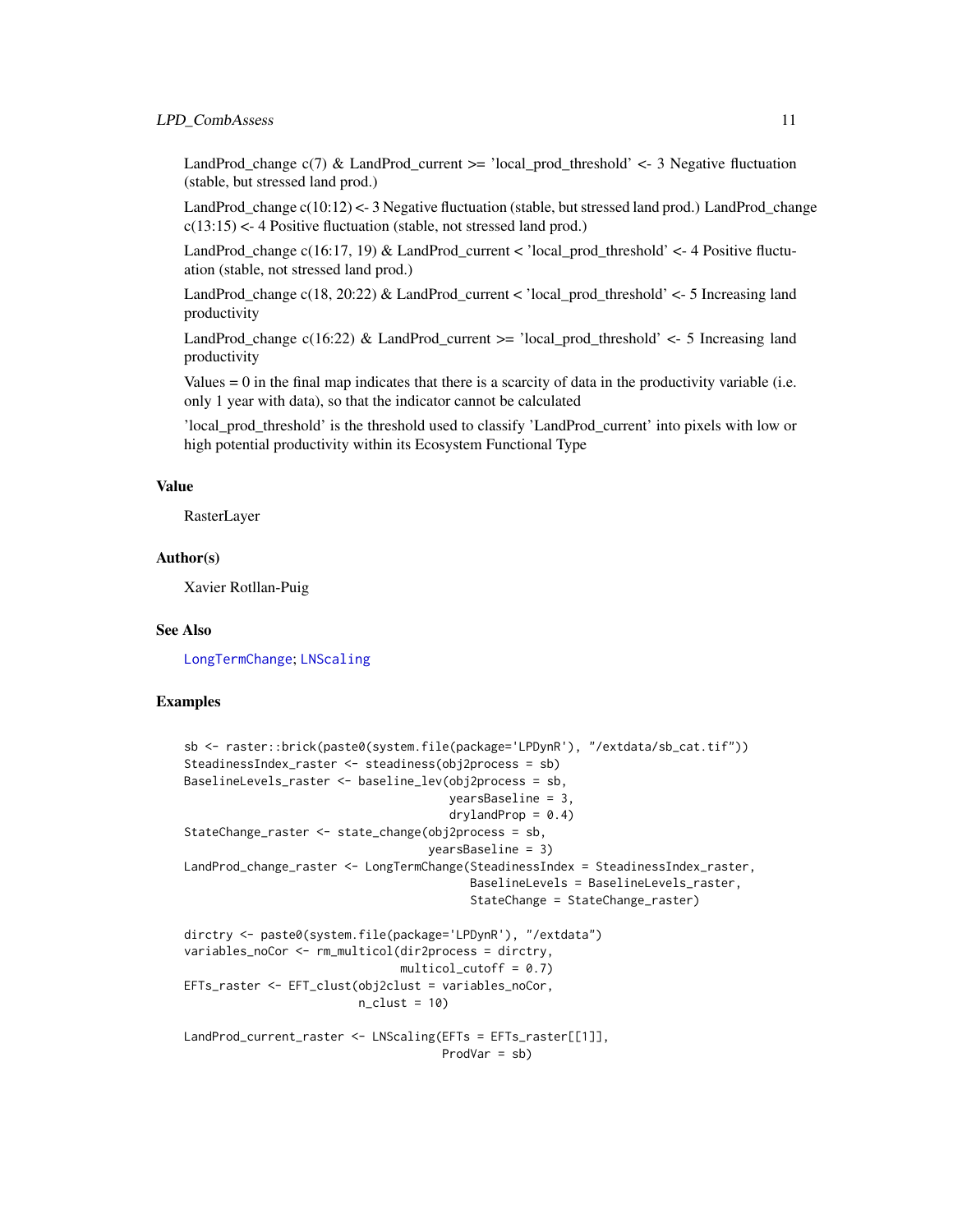```
LPD_CombAssess(LandProd_change = LandProd_change_raster,
               LandProd_current = LandProd_current_raster)
```
<span id="page-11-1"></span>PCAs4clust *PCAs4clust*

# Description

PCAs4clust runs a two-steps process to prepare the data to be clustered

# Usage

```
PCAs4clust(obj2process = NULL, cumul_var_threshold = 0.9, filename = ", ...)
```
# Arguments

| obj2process         | Raster <sup>*</sup> object (or its file name). Each layer is one variable                                    |
|---------------------|--------------------------------------------------------------------------------------------------------------|
| cumul_var_threshold |                                                                                                              |
|                     | Numeric. Optional (default $= 0.9$ ). Threshold of cumulative variance to select<br>the number of useful PCs |
| filename            | Character. Output filename. Optional                                                                         |
| .                   | Optional. Arguments for promp                                                                                |

#### Details

Firstly, a Principal Component Analysis ('screening PCA') with all the variables in 'obj2process' is run in order to know the optimal number of variables to be used in a subsequent PCA, as well as the most associated variable to those Principal Components (PCs). A threshold of cumulative variance (cumul\_var\_threshold; default =  $0.9$ ) is needed. Secondly, a 'final PCA' is run with the results of the 'screening PCA' (i.e. number of PC axes and their most associated variables). PCAs4clust uses [prcomp](#page-0-0) to run PCAs

# Value

RasterBrick object

# Author(s)

Xavier Rotllan-Puig

# See Also

[rm\\_multicol](#page-12-1); [prcomp](#page-0-0)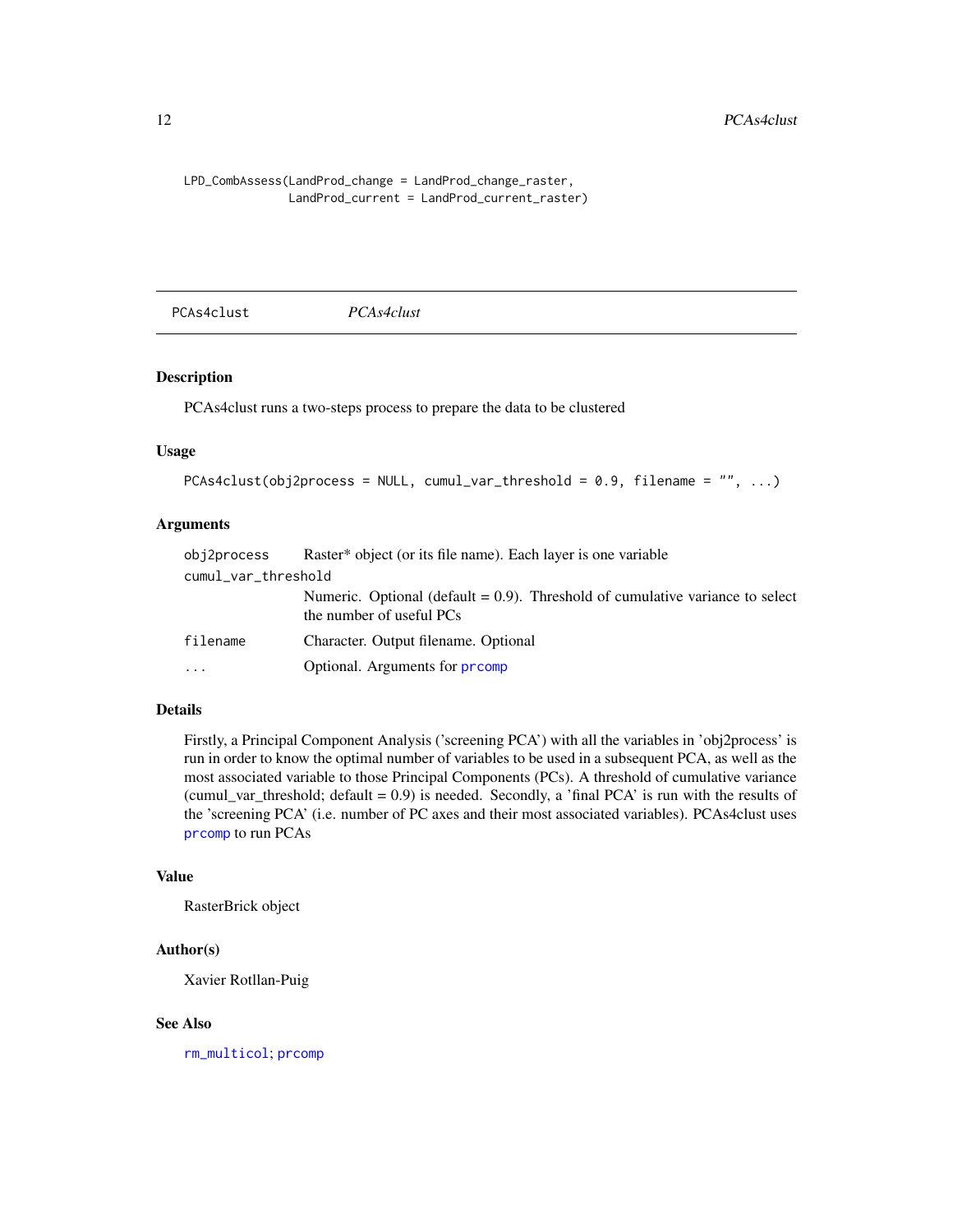# <span id="page-12-0"></span>rm\_multicol 13

# Examples

```
dirctry <- paste0(system.file(package='LPDynR'), "/extdata")
variables_noCor <- rm_multicol(dir2process = dirctry,
                               multicol-cutoff = 0.7)PCAs4clust(obj2process = variables_noCor,
           cumul\_var_threshold = 0.9)
```
<span id="page-12-1"></span>rm\_multicol *rm\_multicol*

#### Description

rm\_multicol calculates the average of each variable and removes those variables highly correlated

# Usage

```
rm_multicol(
  dir2process = NULL,
  multicol-cutoff = 0.7,
  cores2use = 1,
  filename = "",
  ...
\mathcal{L}
```
# Arguments

| dir2process     | Character. Directory where the Raster* objects are stored. All the .tif files in the<br>directory will be read in to be used |
|-----------------|------------------------------------------------------------------------------------------------------------------------------|
| multicol_cutoff |                                                                                                                              |
|                 | Numeric. Cutoff value of (Pearson's) correlation. Optional. Default is 0.70                                                  |
| cores2use       | Numeric. Number of cores to use for parallelization. Optional. Default is 1 (no<br>parallelization)                          |
| filename        | Character. Output filename. Optional                                                                                         |
| $\ddotsc$       | Optional. Arguments for removeCollinearity()                                                                                 |
|                 |                                                                                                                              |

# Details

Firstly, after reading in all .tif files in 'dir2process', if they are multiband (time series), averages are calculated. Secondly, it creates a RasterBrick object with those (averaged) variables which have a Pearson's correlation coefficient below 'multicol\_cutoff'. See [removeCollinearity](#page-0-0) for further arguments and functionalities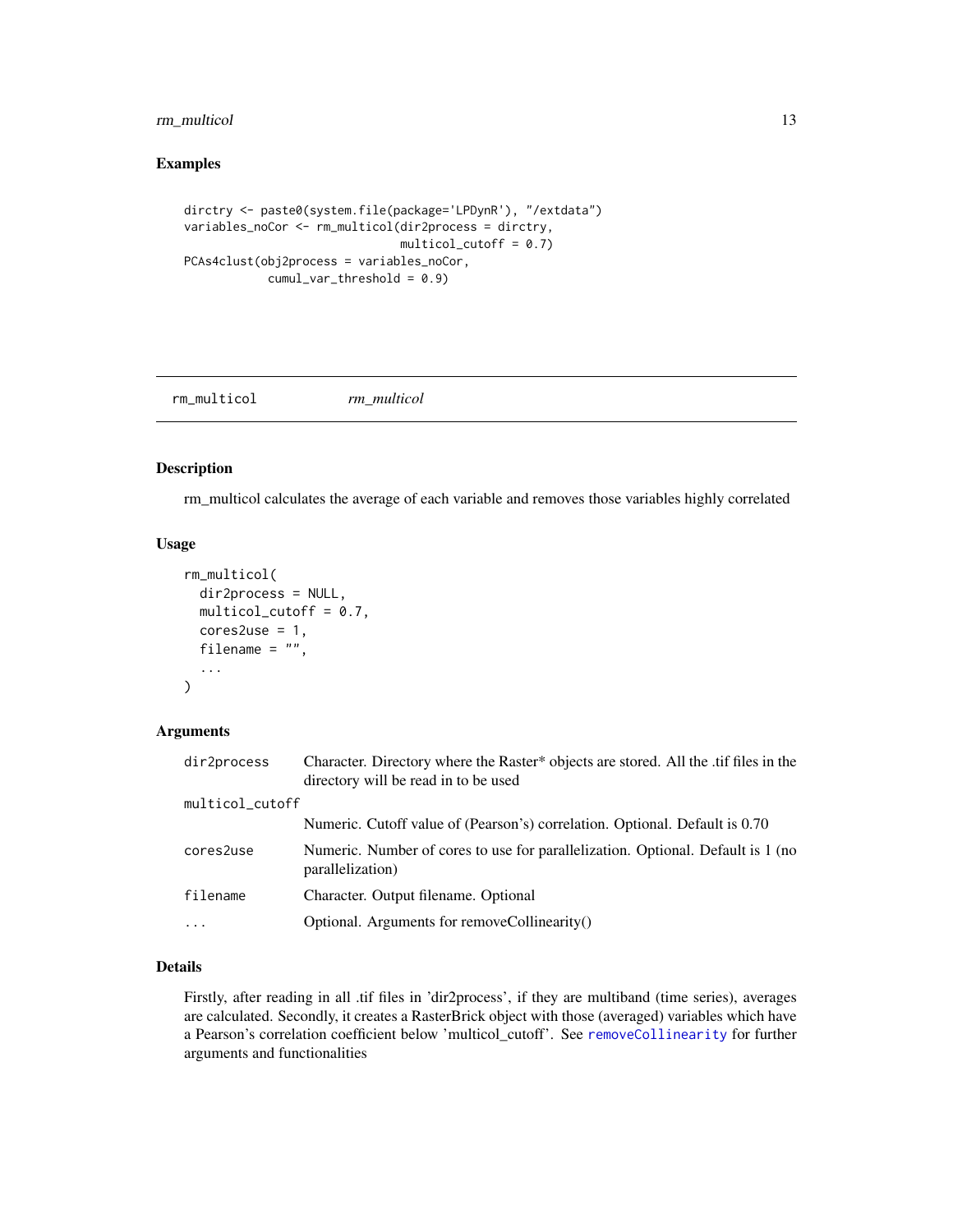# <span id="page-13-0"></span>Value

RasterBrick object

# Author(s)

Xavier Rotllan-Puig

# References

Leroy B, Meynard CN, Bellard C, Courchamp F (2015). "virtualspecies, an R package to generate virtual species distributions". Ecography. doi: 10.1111/ecog.01388

#### See Also

[removeCollinearity](#page-0-0)

# Examples

```
dirctry <- paste0(system.file(package='LPDynR'), "/extdata") # directory with variables to process
rm_multicol(dir2process = dirctry,
            multicol_cutoff = 0.7,
            plot = TRUE)
```

| sbd<br>cat |  |
|------------|--|

Season Beginning Day

#### Description

RasterBrick object containing time series of phenological data (400 cells; 10 layers). Years 2000- 2009. The variable has been derived from MODIS using Timesat

# Usage

sbd\_cat

# Format

GeoTIFF. RasterBrick object with dimensions: 20, 20, 400, 10 (nrow, ncol, ncell, nlayers)

sbd\_cat Season beginning day

#### Details

Downloaded from www.eea.europa.eu (20/08/2020)

Coord. ref. : +proj=laea +lat\_0=52 +lon\_0=10 +x\_0=4321000 +y\_0=3210000 +ellps=GRS80 +units=m +no\_defs

Resolution : 500, 500  $(x, y)$ 

Extent : 3640000, 3650000, 2140000, 2150000 (xmin, xmax, ymin, ymax)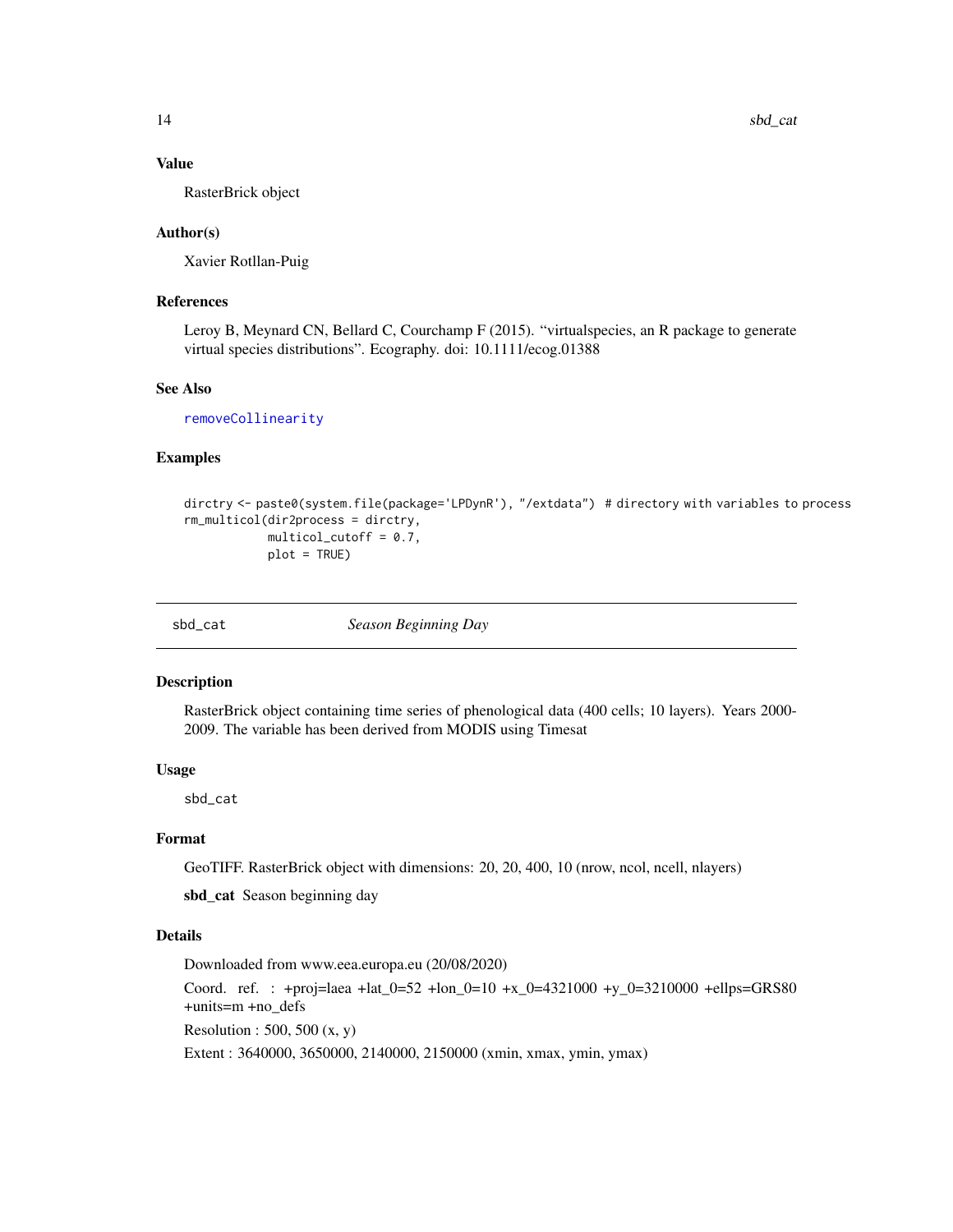#### <span id="page-14-0"></span> $sb\_cat$  15

# Source

<https://www.eea.europa.eu/data-and-maps>

#### References

<https://www.eea.europa.eu/data-and-maps/data/annual-start-of-vegetation-growing>

#### Examples

raster::brick(paste0(system.file(package='LPDynR'), "/extdata/sbd\_cat.tif"))

sb\_cat *Standing Biomass*

# Description

RasterBrick object containing time series of land productivity data (400 cells; 10 layers). Years 2000-2009. The variable has been derived from MODIS using Timesat

#### Usage

sb\_cat

# Format

GeoTIFF. RasterBrick object with dimensions: 20, 20, 400, 10 (nrow, ncol, ncell, nlayers)

sb\_cat Standing biomass

#### Details

Downloaded from www.eea.europa.eu (20/08/2020)

Coord. ref. : +proj=laea +lat\_0=52 +lon\_0=10 +x\_0=4321000 +y\_0=3210000 +ellps=GRS80 +units=m +no\_defs

Resolution : 500, 500 (x, y)

Extent : 3640000, 3650000, 2140000, 2150000 (xmin, xmax, ymin, ymax)

# Source

<https://www.eea.europa.eu/data-and-maps>

#### References

<https://www.eea.europa.eu/data-and-maps/data/annual-above-ground-vegetation-productivity>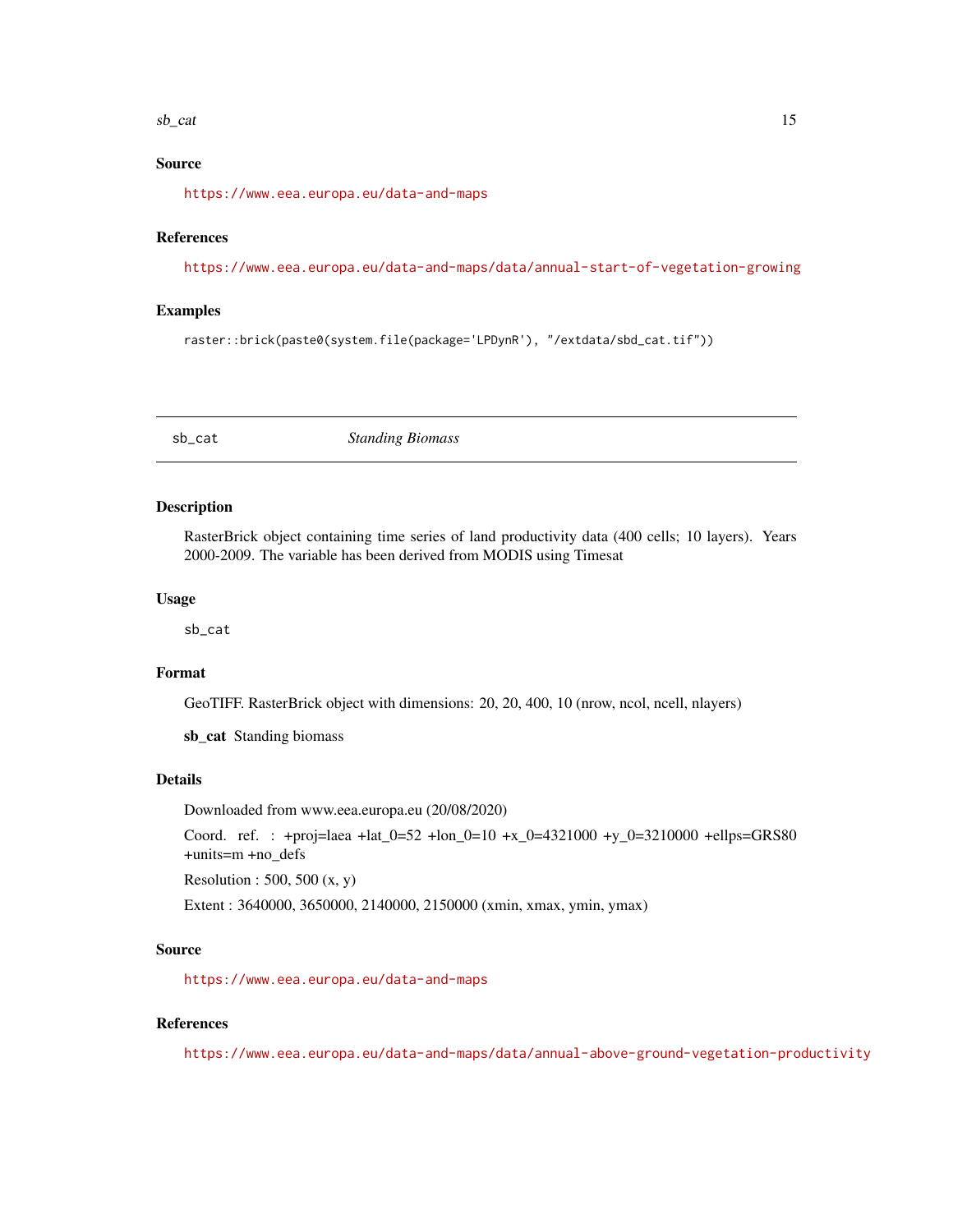```
raster::brick(paste0(system.file(package='LPDynR'), "/extdata/sb_cat.tif"))
```
sl\_cat *Season Length*

# Description

RasterBrick object containing time series of phenological data (400 cells; 10 layers). Years 2000- 2009. The variable has been derived from MODIS using Timesat

#### Usage

sl\_cat

# Format

GeoTIFF. RasterBrick object with dimensions: 20, 20, 400, 10 (nrow, ncol, ncell, nlayers)

sl\_cat Season Length

#### Details

Downloaded from www.eea.europa.eu (20/08/2020)

Coord. ref. : +proj=laea +lat\_0=52 +lon\_0=10 +x\_0=4321000 +y\_0=3210000 +ellps=GRS80 +units=m +no\_defs

Resolution : 500, 500 (x, y)

Extent : 3640000, 3650000, 2140000, 2150000 (xmin, xmax, ymin, ymax)

# Source

<https://www.eea.europa.eu/data-and-maps>

# References

<https://www.eea.europa.eu/data-and-maps/data/annual-above-ground-vegetation-season>

# Examples

raster::brick(paste0(system.file(package='LPDynR'), "/extdata/sl\_cat.tif"))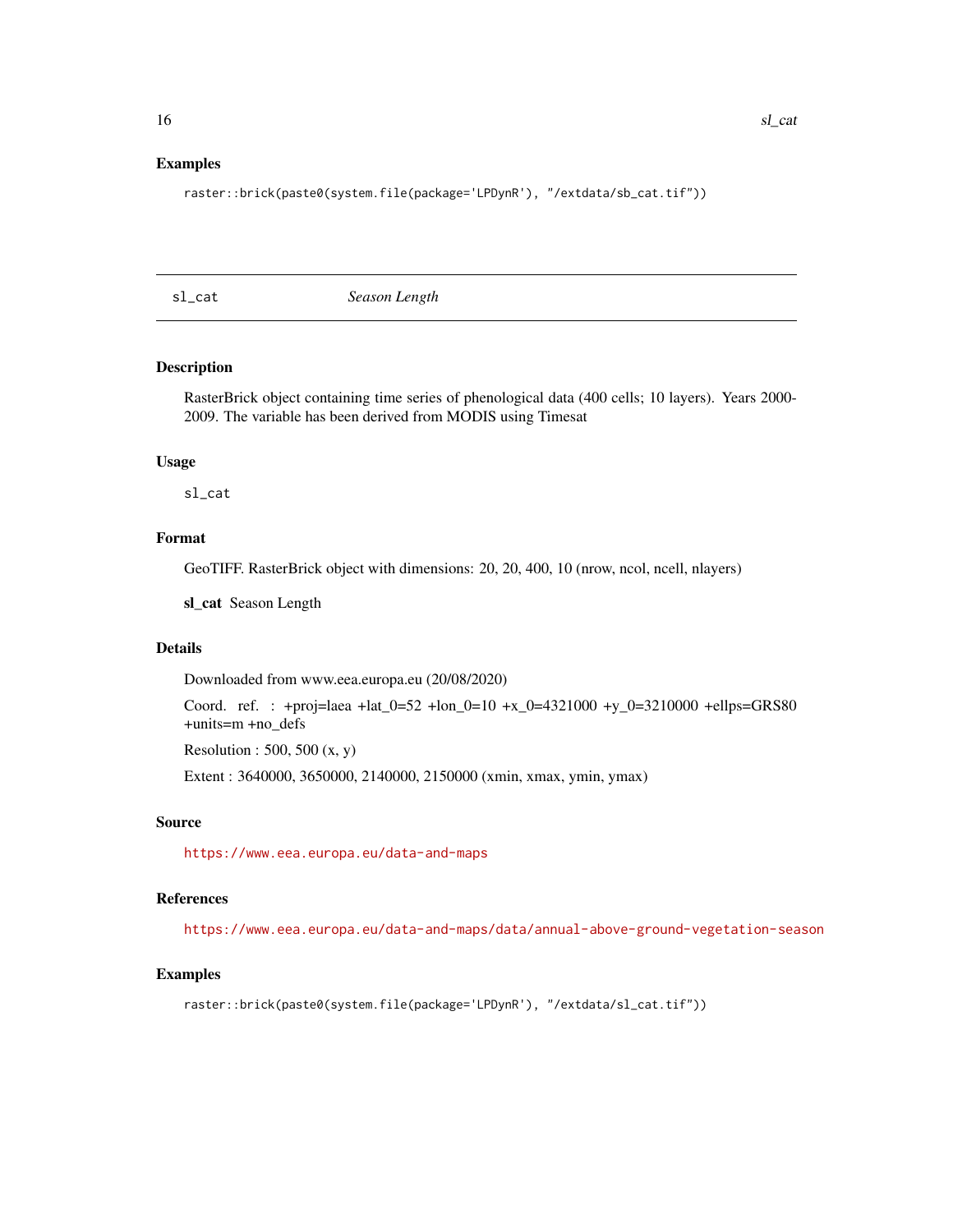<span id="page-16-1"></span><span id="page-16-0"></span>state\_change *state\_change*

# Description

state\_change derives land productivity state change between the beginning and the end of the time series on study, resulting in a 3-class RasterLayer object with (1) no change, (2) changed between 1 and x classes or (3) changed more than x classes, where x can be defined by the user (default is 1)

# Usage

```
state_change(
  obj2process = NULL,
 yearsBaseline = 3,
  changeNclass = 1,
 cores2use = 1,filename = ")
```
# Arguments

| obj2process   | Raster <sup>*</sup> object (or its file name). If time series, each layer is one year                          |
|---------------|----------------------------------------------------------------------------------------------------------------|
| yearsBaseline | Numeric. Number of years to be averaged at the beginning and end of the time<br>series. Optional. Default is 3 |
| changeNclass  | Numeric. Number of classes changed for classification. Optional. Default is 1                                  |
| cores2use     | Numeric. Number of cores to use for parallelization. Optional. Default is 1 (no<br>parallelization)            |
| filename      | Character. Output filename. Optional                                                                           |

# Details

state\_change uses the average of 'yearsBaseline' number of years at the beginning and the end of the time series

# Value

RasterLayer object

# Author(s)

Xavier Rotllan-Puig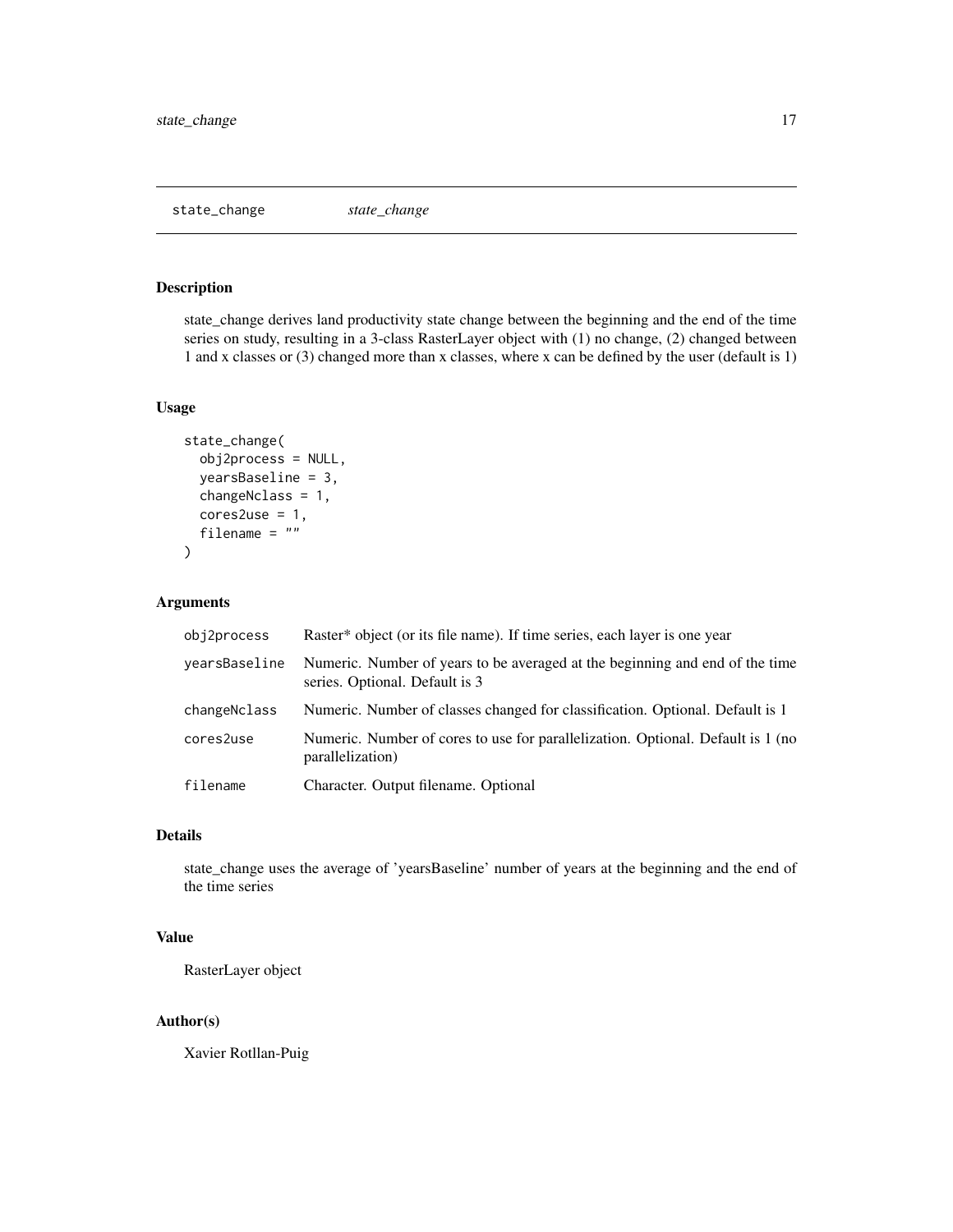# <span id="page-17-0"></span>Examples

```
sb <- raster::brick(paste0(system.file(package='LPDynR'), "/extdata/sb_cat.tif"))
state_change(obj2process = sb,
            yearsBaseline = 3,
            changeNclass = 1,
            cores2use = 2)
```

```
steadiness steadiness
```
# Description

steadiness derives the Steadiness Index from a land productivity variable

# Usage

```
steadiness(obj2process = NULL, cores2use = 1, filename = "")
```
# Arguments

| obj2process | Raster <sup>*</sup> object (or its file name). If time series, each layer is one year               |
|-------------|-----------------------------------------------------------------------------------------------------|
| cores2use   | Numeric. Number of cores to use for parallelization. Optional. Default is 1 (no<br>parallelization) |
| filename    | Character. Output filename. Optional                                                                |

#### Details

The Steadiness Index is based on the combination of two metrics calculated per pixel: (1) the slope derived from a linear regression of the different years of the time series and (2) the net change on the same period. It results in a 4-class RasterLayer object ranging from (1) strong negative to (4) strong positive ecosystem dynamics. See Ivits et al. (2013) for further explanations.

Values  $= 0$  in the final map indicates that there is a scarcity of data in the productivity variable (i.e. only 1 year with data), so that the indicator cannot be calculated

# Value

RasterLayer object

#### Author(s)

Xavier Rotllan-Puig

# References

Ivits, E., M. Cherlet, W. Mehl, and S. Sommer. 2013. "Ecosystem Functional Units Characterized by Satellite Observed Phenology and Productivity Gradients: A Case Study for Europe." Ecological Indicators 27: 17–28. doi: [10.1016/j.ecolind.2012.11.010](https://doi.org/10.1016/j.ecolind.2012.11.010)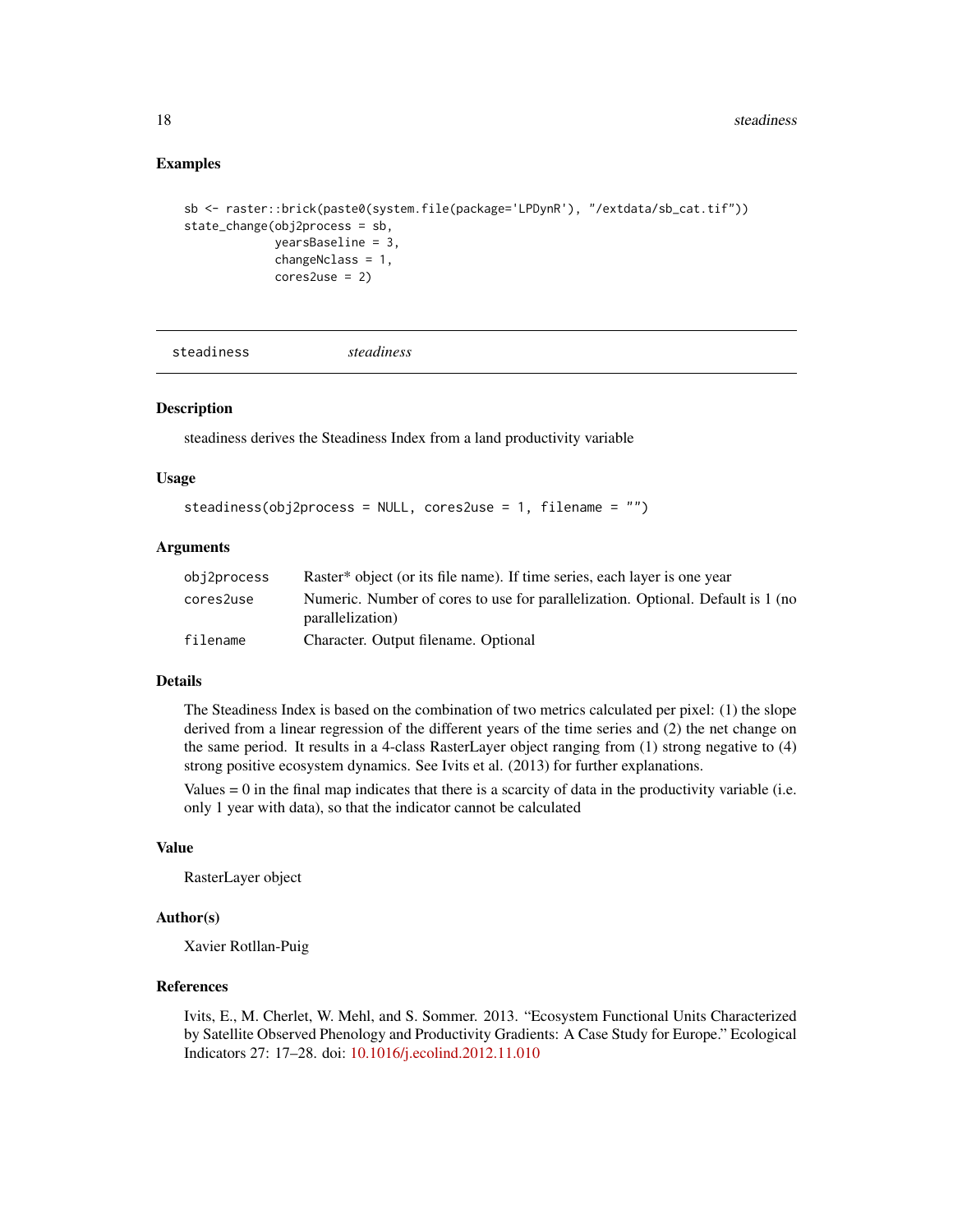#### steadiness and the steading steading steading steading steading steading steading steading steading steading steading steading steading steading steading steading steading steading steading steading steading steading stead

```
sb <- raster::brick(paste0(system.file(package='LPDynR'), "/extdata/sb_cat.tif"))
steadiness(obj2process = sb)
```